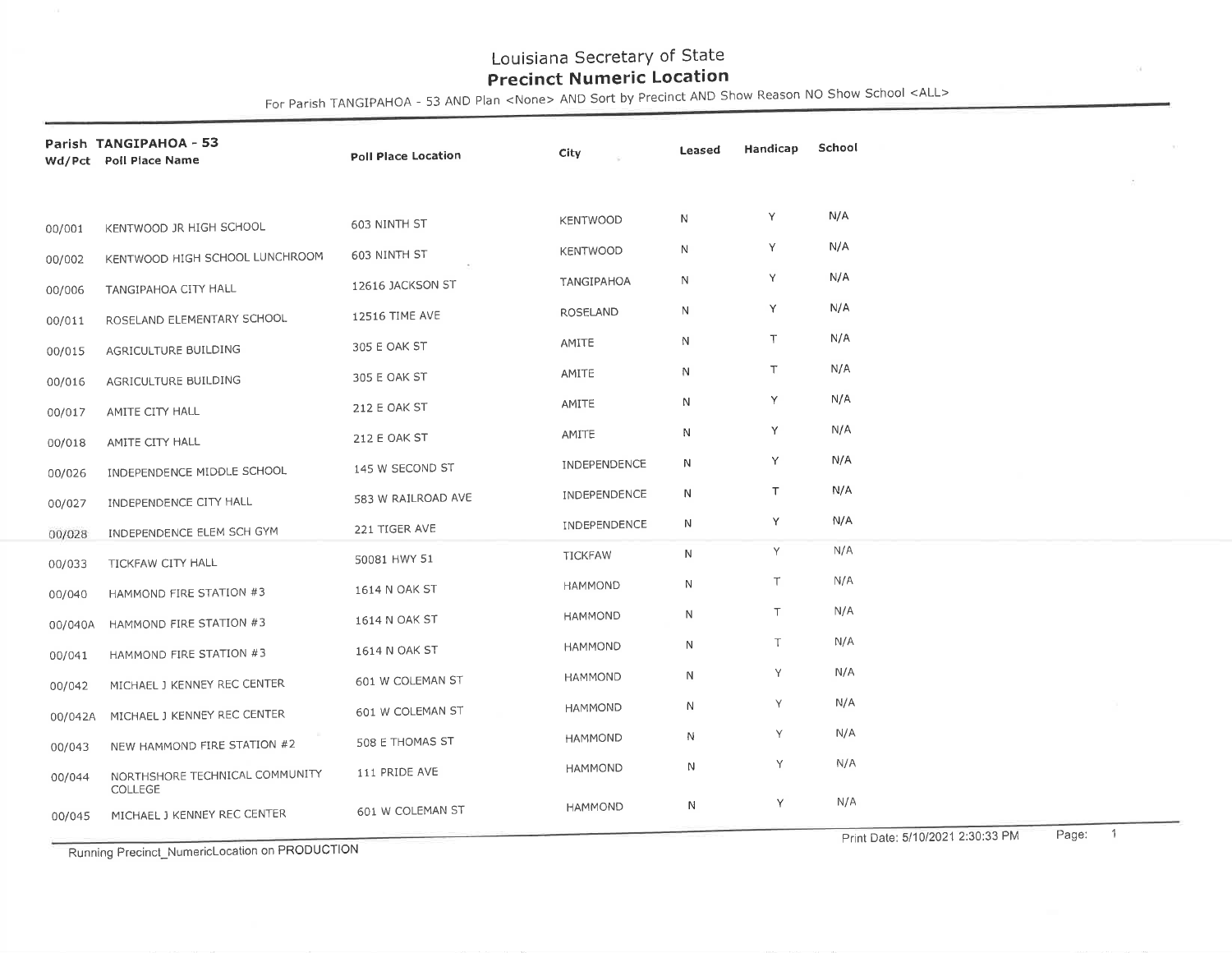For Parish TANGIPAHOA - 53 AND Plan <None> AND Sort by Precinct AND Show Reason NO Show School <ALL>

| Parish TANGIPAHOA - 53<br>Wd/Pct Poll Place Name |                                | Poll Place Location | City               | Leased      | Handicap | School |
|--------------------------------------------------|--------------------------------|---------------------|--------------------|-------------|----------|--------|
|                                                  |                                |                     |                    |             |          |        |
|                                                  | 00/045A BAPTIST FIRE STATION   | 44532 S BAPTIST RD  | <b>HAMMOND</b>     | N           | Y        | N/A    |
| 00/046                                           | MICHAEL J KENNEY REC CENTER    | 601 W COLEMAN ST    | <b>HAMMOND</b>     | $N_{\odot}$ | Y        | N/A    |
| 00/047                                           | MICHAEL J KENNEY REC CENTER    | 601 W COLEMAN ST    | <b>HAMMOND</b>     | N           | Υ        | N/A    |
| 00/048                                           | NEW HAMMOND FIRE STATION #2    | 508 E THOMAS ST     | <b>HAMMOND</b>     | N           | Y        | N/A    |
| 00/049                                           | HAMMOND CITY COUNCIL ANNEX     | 312 E CHARLES ST    | <b>HAMMOND</b>     | N           | Y        | N/A    |
| 00/070                                           | PONCHATOULA CITY HALL          | 125 W HICKORY ST    | <b>PONCHATOULA</b> | N           | Y        | N/A    |
| 00/070A                                          | PONCHATOULA CITY HALL          | 125 W HICKORY ST    | <b>PONCHATOULA</b> | N           | Y        | N/A    |
| 00/071                                           | PONCHATOULA LOG CABIN          | 201 W MAGNOLIA ST   | <b>PONCHATOULA</b> | Y           | T        | N/A    |
| 00/072                                           | PONCHATOULA COMMUNITY CENTER   | 300 N FIFTH ST      | PONCHATOULA        | N           | Υ        | N/A    |
| 00/072A                                          | PONCHATOULA COMMUNITY CENTER   | 300 N FIFTH ST      | <b>PONCHATOULA</b> | $\mathbb N$ | Y        | N/A    |
| 00/073                                           | PONCHATOULA JUNIOR HIGH SCHOOL | 315 E OAK ST        | <b>PONCHATOULA</b> | N           | Y        | N/A    |
| 00/074                                           | PONCHATOULA JUNIOR HIGH SCHOOL | 315 E OAK ST        | <b>PONCHATOULA</b> | N           | Y        | N/A    |
| 00/101                                           | KENTWOOD JR HIGH SCHOOL        | 603 NINTH ST        | <b>KENTWOOD</b>    | N           | Y        | N/A    |
| 00/102                                           | EASTFORK FIRE DEPARTMENT       | 19005 HWY 1055      | <b>KENTWOOD</b>    | N           | Y        | N/A    |
| 00/104                                           | SPRING CREEK ELEMENTARY SCHOOL | 72961 HWY 1061      | <b>KENTWOOD</b>    | N           | Y        | N/A    |
| 00/104A                                          | SPRING CREEK ELEMENTARY SCHOOL | 72961 HWY 1061      | <b>KENTWOOD</b>    | N           | Υ        | N/A    |
| 00/105                                           | TANGIPAHOA CITY HALL           | 12616 JACKSON ST    | TANGIPAHOA         | N           | Y        | N/A    |
| 00/106                                           | CHESBROUGH ELEM SCHOOL         | 68495 HWY 1054      | <b>KENTWOOD</b>    | N           | Y        | N/A    |
| 00/106A                                          | CHESBROUGH ELEM SCHOOL         | 68495 HWY 1054      | <b>KENTWOOD</b>    | N           | Υ        | N/A    |
| 00/107                                           | ROSELAND ELEMENTARY SCHOOL     | 12516 TIME AVE      | ROSELAND           | N           | Υ        | N/A    |
|                                                  |                                |                     |                    |             |          |        |

Running Precinct\_NumericLocation on PRODUCTION

Print Date: 511012021 2:30:33 PM Page: 2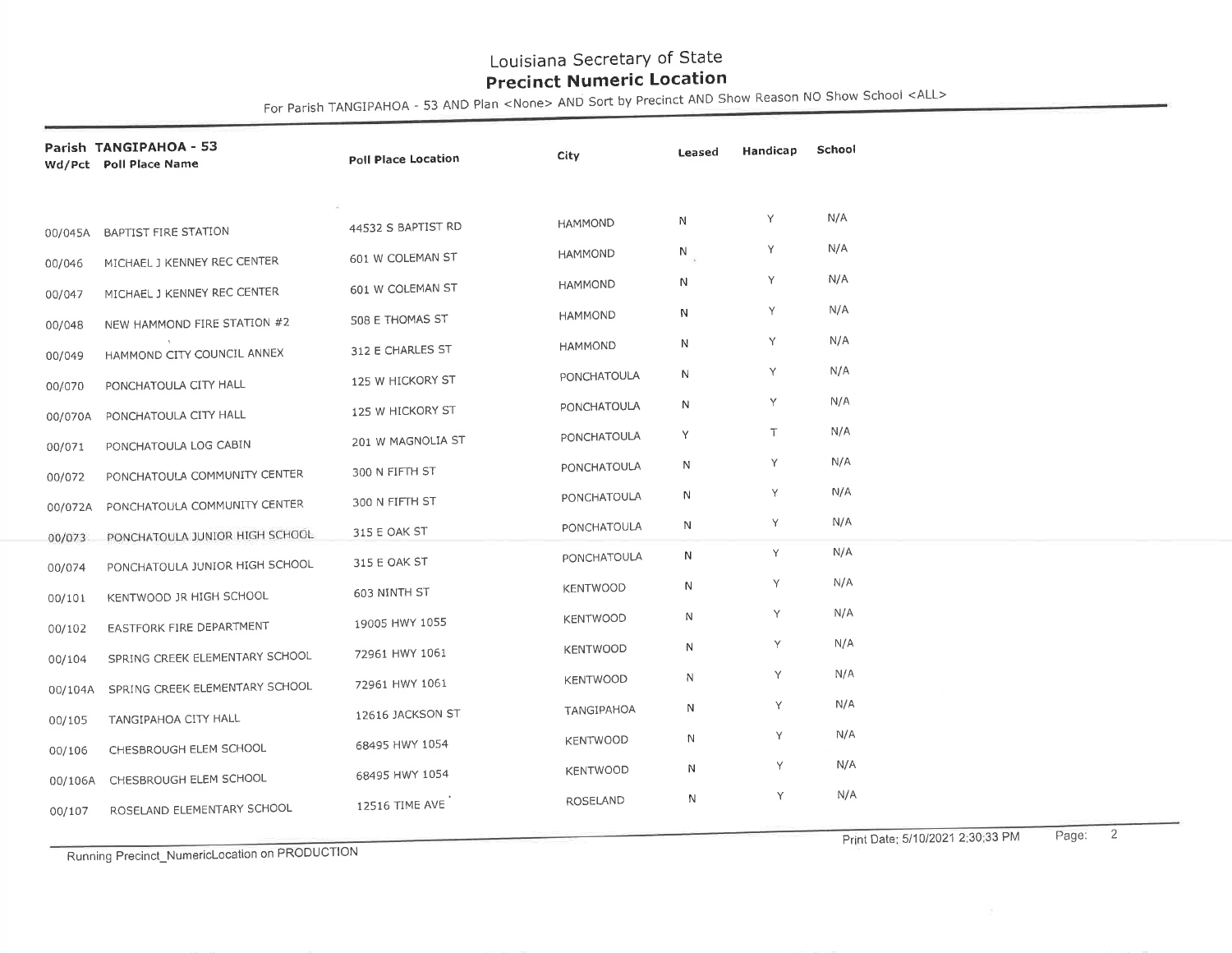For Parish TANGIPAHOA - 53 AND Plan <None> AND Sort by Precinct AND Show Reason NO Show School <ALL>

|           | Parish TANGIPAHOA - 53<br>Wd/Pct Poll Place Name | Poll Place Location   | City                | Leased       | Handicap | School |  |
|-----------|--------------------------------------------------|-----------------------|---------------------|--------------|----------|--------|--|
|           |                                                  |                       |                     |              |          |        |  |
| 00/108    | WILMER FIRE STATION                              | 22115 HWY 10          | <b>KENTWOOD</b>     | N            | T        | N/A    |  |
| 00/109    | PARISH LIBRARY-AMITE BRANCH                      | 204 NE CENTRAL AVE    | AMITE               | N            | Y        | N/A    |  |
| 00/110    | WILMER FIRE STATION                              | 22115 HWY 10          | <b>KENTWOOD</b>     | N            | T        | N/A    |  |
|           | 00/111A INDEPENDENCE MIDDLE SCHOOL               | 145 W SECOND ST       | <b>INDEPENDENCE</b> | N            | Y        | N/A    |  |
| 00/112    | LORANGER HIGH SCHOOL GYM                         | 19404 HIATT ST        | <b>LORANGER</b>     | N            | $\top$   | N/A    |  |
| 00/114    | LORANGER HIGH SCHOOL GYM                         | 19404 HIATT ST        | LORANGER            | N            | $\top$   | N/A    |  |
| 00/115B   | INDEPENDENCE MIDDLE SCHOOL                       | 145 W SECOND ST       | INDEPENDENCE        | N            | Y        | N/A    |  |
| 00/116    | HUSSER FIRE STATION                              | 56292 HWY 445         | <b>HUSSER</b>       | N            | Y        | N/A    |  |
| 00/117    | INDEPENDENCE FIRE STATION NO. 2                  | 52018 NOTO RD         | INDEPENDENCE        | N            | $\top$   | N/A    |  |
| 00/118    | NEW LORANGER FIRE STATION                        | 53084 HWY, 40         | LORANGER            | N            | Υ        | N/A    |  |
| $-00/119$ | -NEW-INDEPENDENCE FIRE STATION                   | 52291 RED HILL RD     | <b>INDEPENDENCE</b> | N            | Y        | N/A    |  |
| 00/120    | BAILEYVILLE FIRE STATION                         | 49464 HWY 445         | <b>ROBERT</b>       | N            | T        | N/A    |  |
| 00/120A   | BAILEYVILLE FIRE STATION                         | 49464 HWY 445         | <b>ROBERT</b>       | Ν            | $\top$   | N/A    |  |
| 00/120B   | NORTHSHORE TECHNICAL COMMUNITY<br>COLLEGE        | 111 PRIDE AVE         | <b>HAMMOND</b>      | N.           | Y        | N/A    |  |
| 00/121    | MIDWAY ELEMENTARY SCHOOL                         | 48405 HWY 51          | <b>TICKFAW</b>      | N            | T.       | N/A    |  |
|           | 00/121A MIDWAY ELEMENTARY SCHOOL                 | 48405 HWY 51          | <b>TICKFAW</b>      | N            | $\top$   | N/A    |  |
| 00/122    | CHAMP COOPER SCHOOL                              | 42530 HWY 445         | <b>ROBERT</b>       | N            | Y        | N/A    |  |
| 00/122A   | CHAMP COOPER SCHOOL                              | 42530 HWY 445         | <b>ROBERT</b>       | $\mathsf{N}$ | Y        | N/A    |  |
| 00/122B   | 8TH WARD FIRE STATION #2                         | 27475 HWY 22          | <b>PONCHATOULA</b>  | Ν            | Y        | N/A    |  |
| 00/123    | NATALBANY MIDDLE SCHOOL                          | 47370 N MORRISON BLVD | NATALBANY           | N            | Y        | N/A    |  |
|           |                                                  |                       |                     |              |          | Dao: 3 |  |

Running Precinct\_NumericLocation on PRODUCTION

Print Date: 5/10/2021 2:30:33 PM Page: 3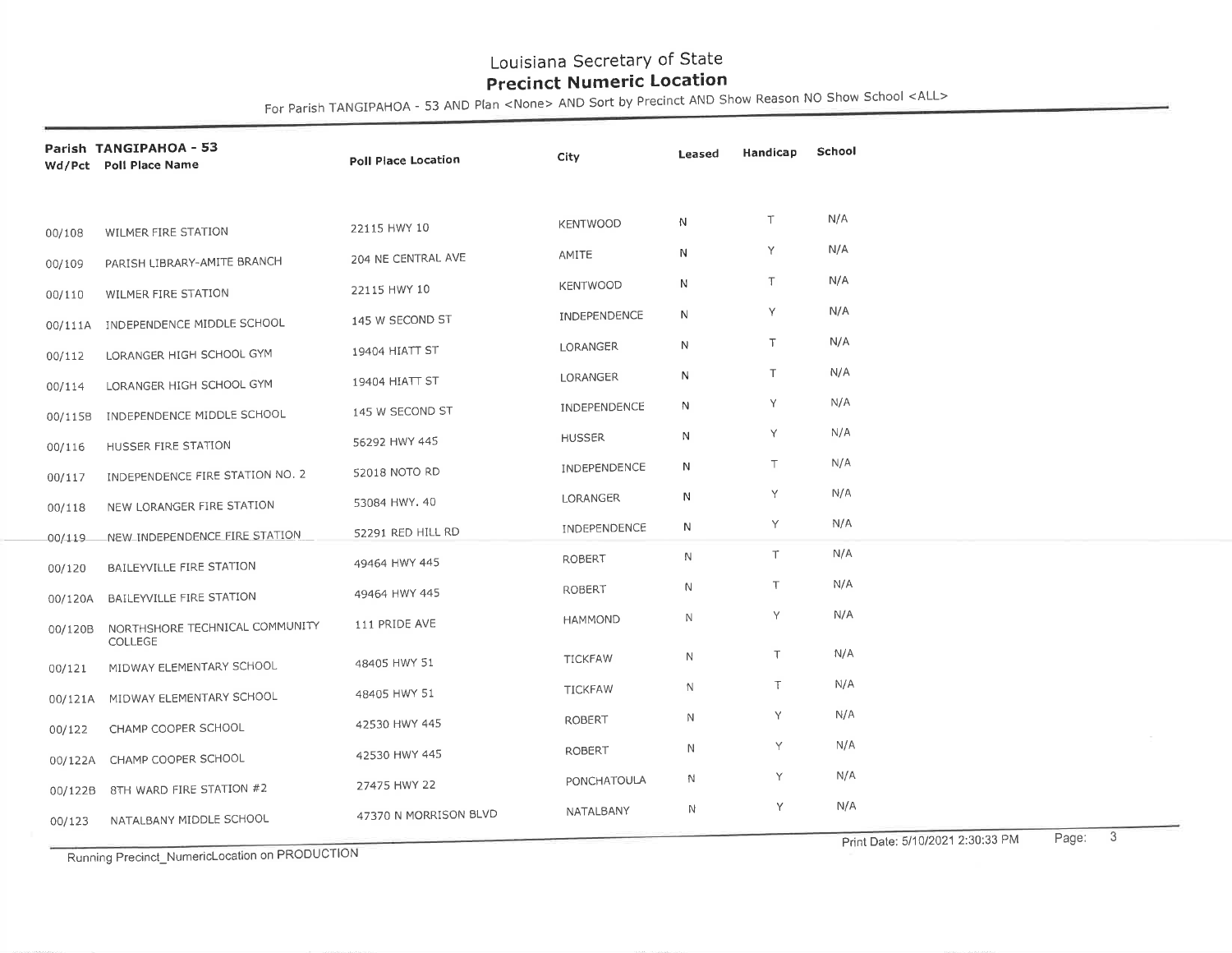For Parish TAN GIPAHOA - 53 AND Plan <None> AND Sott by Precinct AND Show Reason NO Show School <ALL>

|         | Parish TANGIPAHOA - 53<br>Wd/Pct Poll Place Name                 | Poll Place Location   | City           | Leased       | Handicap | School |
|---------|------------------------------------------------------------------|-----------------------|----------------|--------------|----------|--------|
|         |                                                                  |                       |                |              |          |        |
| 00/124  | CHAMP COOPER SCHOOL                                              | 42530 HWY 445         | <b>ROBERT</b>  | N            | Υ        | N/A    |
|         | 00/124A 8TH WARD FIRE STATION #2                                 | 27475 HWY 22          | PONCHATOULA    | N            | Υ        | N/A    |
| 00/125  | MIDWAY ELEMENTARY SCHOOL                                         | 48405 HWY 51          | <b>TICKFAW</b> | $\mathsf{N}$ | T        | N/A    |
| 00/127  | NATALBANY MIDDLE SCHOOL                                          | 47370 N MORRISON BLVD | NATALBANY      | N            | Y        | N/A    |
|         | 00/127A NATALBANY MIDDLE SCHOOL                                  | 47370 N MORRISON BLVD | NATALBANY      | N            | Y        | N/A    |
| 00/129  | NEW HAMMOND FIRE STATION #2                                      | 508 E THOMAS ST       | <b>HAMMOND</b> | $\mathsf{N}$ | Y        | N/A    |
| 00/129A | NATALBANY MIDDLE SCHOOL                                          | 47370 N MORRISON BLVD | NATALBANY      | N            | Y.       | N/A    |
| 00/133  | BAPTIST FIRE STATION                                             | 44532 S BAPTIST RD    | <b>HAMMOND</b> | $\mathsf{N}$ | Y        | N/A    |
| 00/133A | BAPTIST FIRE STATION                                             | 44532 S BAPTIST RD    | <b>HAMMOND</b> | $\mathsf{N}$ | Y        | N/A    |
| 00/137  | COUNTRY SIDE LANE                                                | 41266 COUNTRY SIDE LN | <b>HAMMOND</b> | $\mathsf{N}$ | Y        | N/A    |
|         | 00/137A COUNTRY SIDE LANE                                        | 41266 COUNTRY SIDE LN | <b>HAMMOND</b> | N            | Y        | N/A    |
| 00/137B | <b>BAPTIST FIRE STATION</b>                                      | 44532 S BAPTIST RD    | <b>HAMMOND</b> | $\mathsf{N}$ | Y.       | N/A    |
|         | 00/137C COUNTRY SIDE LANE                                        | 41266 COUNTRY SIDE LN | <b>HAMMOND</b> | N            | Y        | N/A    |
| 00/137D | PONCHATOULA FIRE STATION #3                                      | 40015 MORGAN DR       | PONCHATOULA    | N            | Y        | N/A    |
| 00/139  | TANGIPAHOA PAR GOVERNMENT BLDG                                   | 15475 CLUB DELUXE RD  | <b>HAMMOND</b> | N            | Y        | N/A    |
| 00/141  | HAMMOND AREA REC DIS - CHAPPAPEELA                               | 19325 HIPARK BLVD     | <b>HAMMOND</b> | N            | Y        | N/A    |
| 00/141A | <b>PARK</b><br>HAMMOND AREA REC DIS - CHAPPAPEELA<br><b>PARK</b> | 19325 HIPARK BLVD     | <b>HAMMOND</b> | $\mathsf{N}$ | Y.       | N/A    |
| 00/143  | HAMMOND AREA REC DIS - CHAPPAPEELA<br><b>PARK</b>                | 19325 HIPARK BLVD     | <b>HAMMOND</b> | $\mathbb N$  | Y        | N/A    |
| 00/143A | HAMMOND AREA REC DIS - CHAPPAPEELA<br><b>PARK</b>                | 19325 HIPARK BLVD     | <b>HAMMOND</b> | N            | Y        | N/A    |

Running Precinct-NumericLocation on PRODUCTION

Print Date: 5/10/2021 2:30:33 PM Page: 4